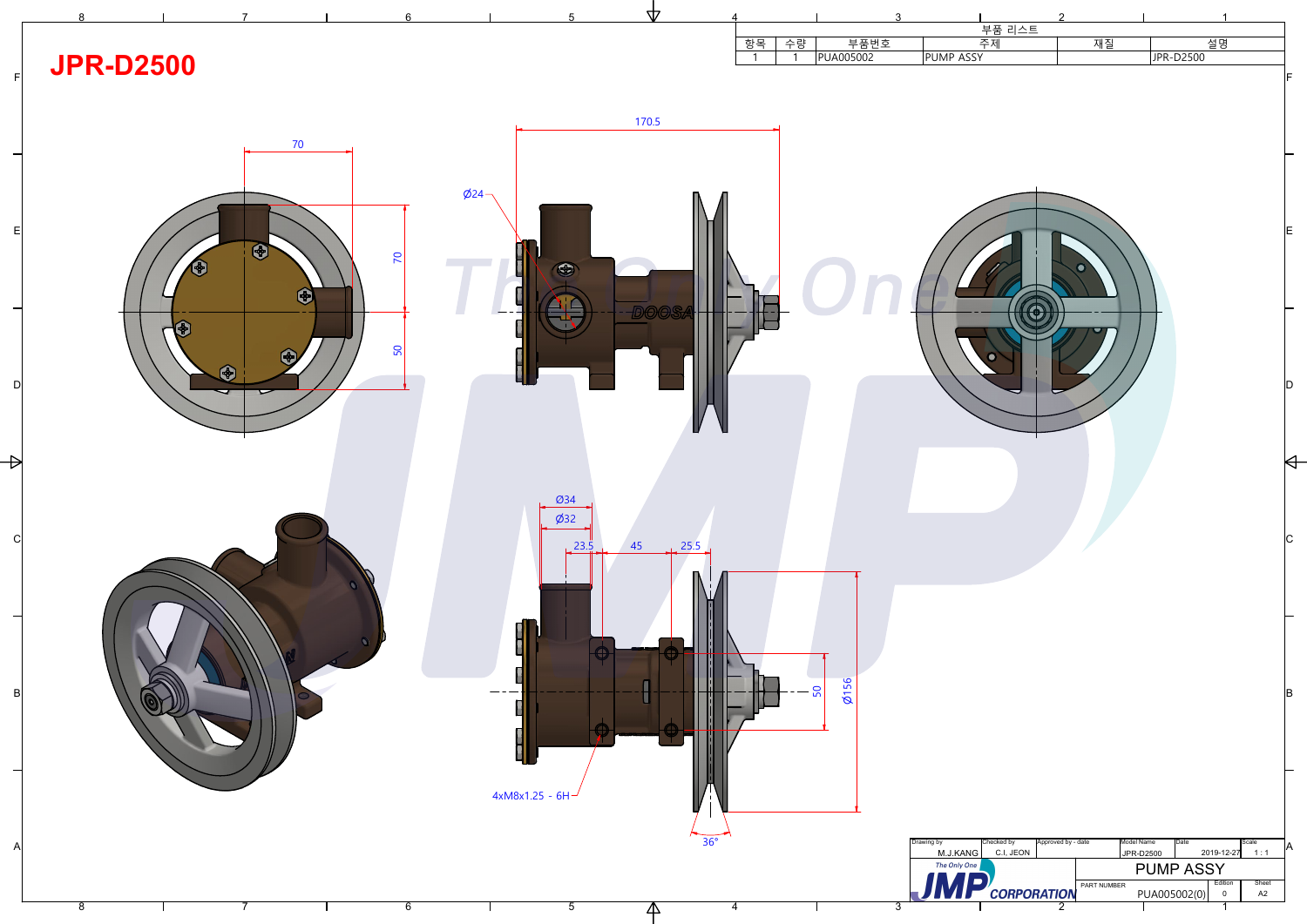| NN5NN2                             |
|------------------------------------|
| $\sim$ $\frac{1}{2500}$<br>. ا - ' |

## A: MAJOR KIT B: MINOR KIT C: CAM SET D: M-SEAL SET E: IMPELLER KIT

|                | QTY<br>No.     | PART NUMBER<br>PART NAME |                        | A           | B.       | C                           | D           | E        |
|----------------|----------------|--------------------------|------------------------|-------------|----------|-----------------------------|-------------|----------|
|                |                |                          | (JSK004201)            | (JSM004201) |          | (CAMSET000301) (MCSSET0008) | (JIKJMP024) |          |
|                | 2              | <b>BER0001</b>           | <b>BEARING</b>         | X           |          |                             |             |          |
| $\overline{2}$ |                | <b>BOL0071</b>           | <b>FLAT WASHER</b>     | X           |          |                             |             |          |
| 3              |                | <b>BOL0074</b>           | <b>NUT</b>             | X           |          |                             |             |          |
| 4              |                | <b>BOL0075</b>           | SPRING WASHER          | X           |          |                             |             |          |
| 5              | $\overline{7}$ | <b>BOL0080</b>           | <b>HEX SCREW</b>       | X           | X        | X(1)                        |             |          |
| 6              |                | CAM000301                | CAM                    | X           | X        | X                           |             |          |
| $\overline{7}$ |                | COV0003                  | <b>COVER</b>           | X           | $\times$ | <b>Contract</b>             |             |          |
| 8              |                | GAK0009                  | <b>FIBER GASKET</b>    | X           | $\times$ | $\times$                    |             |          |
| 9              |                | 7400-01                  | <b>RUBBER IMPELLER</b> | X           | $\times$ |                             |             | $\times$ |
| 10             |                | <b>KEY0010</b>           | <b>KEY</b>             | $\times$    |          |                             |             |          |
| 11             |                | MCS0013                  | <b>CERAMIC</b>         | X           | X        |                             | X           |          |
| 12             |                | MCS0016                  | <b>CARBON</b>          | X           | X        |                             | X           |          |
| 13             |                | ORG0013                  | O-RING                 | X           | X        |                             |             | Χ        |
| 14             |                | PBC006401                | PUMP CASING            |             |          |                             |             |          |
| 15             |                | <b>PUL0010</b>           | <b>PULLEY</b>          |             |          |                             |             |          |
| 16             |                | RET0021                  | <b>RETAINER</b>        | X           |          |                             |             |          |
| 17             |                | RET0031                  | <b>RETAINER</b>        | X           |          |                             |             |          |
| 18             |                | SHA004002                | <b>SHAFT</b>           | X           |          |                             |             |          |
| 19             |                | SLI0001                  | <b>SLINGER</b>         | X           |          |                             |             |          |
| 20             |                | SNP0006                  | SNAP-RING              | X           | X        |                             |             |          |
| 21             |                | SNP0010                  | SNAP-RING              | Χ           |          |                             |             |          |
| 22             |                | <b>WER0001</b>           | <b>WEAR PLATE</b>      | X           | X        |                             |             |          |